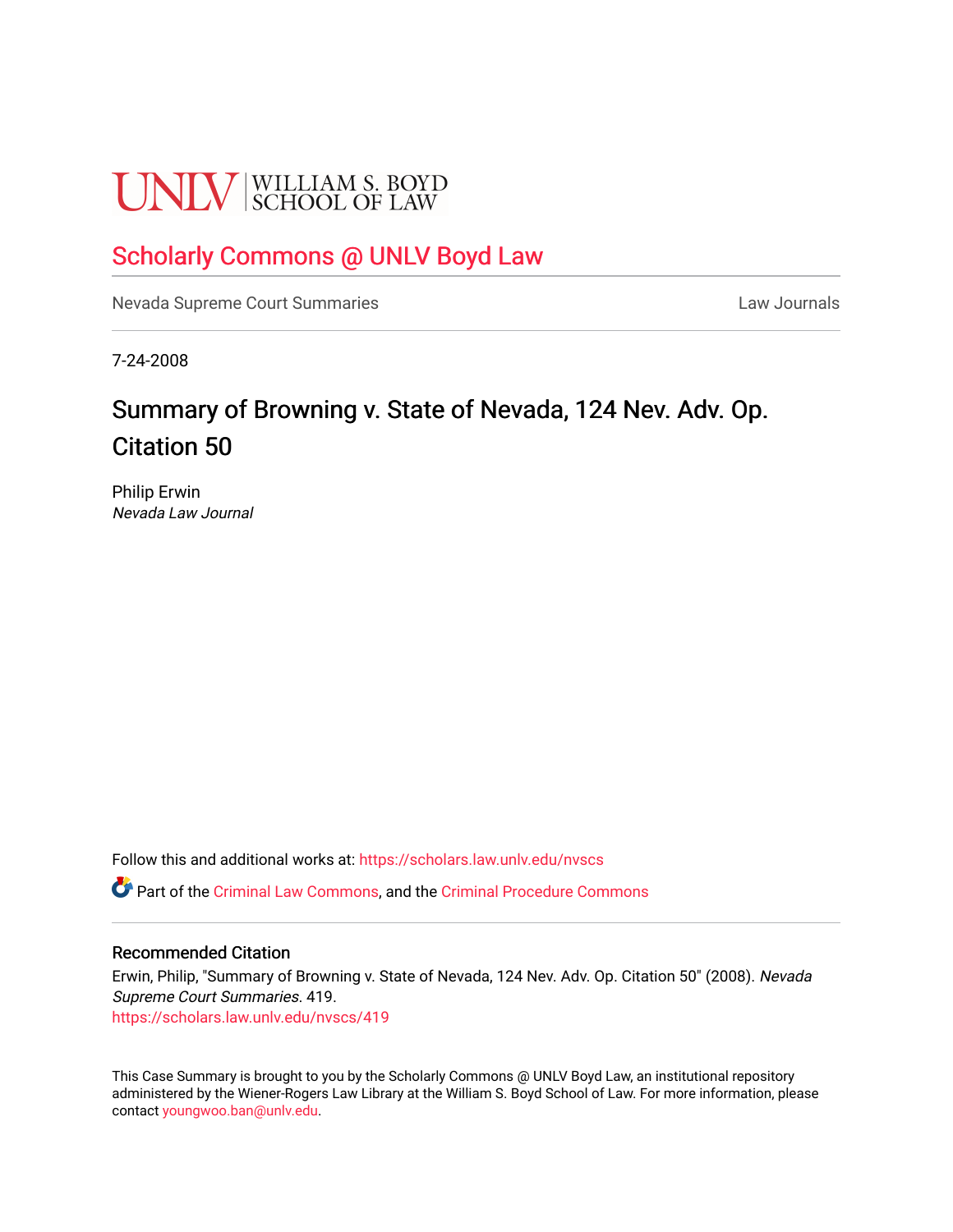*Browning v. State of Nevada***, 124 Nev. Adv. Op. Citation 50 (July 24, 2008)[1](#page-1-0)**

# **Criminal Law – Sentence of Death Appeal**

#### Summary

This is an appeal from a sentence of death after remand for a new penalty hearing.

#### Disposition/Outcome

 Appellant Paul Lewis Browning's sentence of death is affirmed. Browning raised several issues on appeal, none of which warrant relief.

#### Factual and Procedural History

 Browning stabbed Hugo Elson to death during the commission of a robbery at Elson's jewelry store. Browning escaped the scene of the crime with several pieces of jewelry. He was charged with burglary, robbery with the use of a deadly weapon, murder with the use of a deadly weapon, and escape from a detention facility. The State sought the death penalty which the jury imposed after finding Browning guilty of all charges. The Nevada Supreme Court affirmed the conviction and death sentence were affirmed. $2<sup>2</sup>$  $2<sup>2</sup>$ 

 The Nevada Supreme Court subsequently granted Browning post-conviction relief because the district court erred by denying his claim that counsel was ineffective.<sup>[3](#page-1-2)</sup> The Court remanded the matter for a second penalty hearing. During this hearing, the State presented multiple witnesses and introduced testimony, documents, and photographs at the original trial. The State presented testimony by the original forensic pathologist and the police detectives who worked the case at the time. The State also presented testimony by Randall and Vanessa Wolff who, as Browning's neighbors, heard him confess to the crime and saw him with the spoils. They proceeded to turn him in the law enforcement. The State also presented witnesses who established Browning's prior felony convictions as well as victim impact testimony. Finally, Browning called several witnesses in mitigation mostly consisting of family members testifying to his good character.

 The State alleged four aggravating circumstances in seeking the death penalty. The jury found all four aggravating circumstances and no mitigating circumstances. The jury unanimously found that the aggravating circumstances outweighed any mitigating circumstances and imposed a sentence of death. Browning alleges his penalty hearing was erroneous on several grounds, which, individually and cumulatively, entitle him to relief.

<span id="page-1-0"></span> $1$  By Philip Erwin.

<span id="page-1-1"></span><sup>2</sup> *Browning v. State*, 104 Nev. 269, 757 P.2d 351 (1988). 3 *Browning v. State*, 120 Nev. 347, 91 P.3d 39 (2004)

<span id="page-1-2"></span>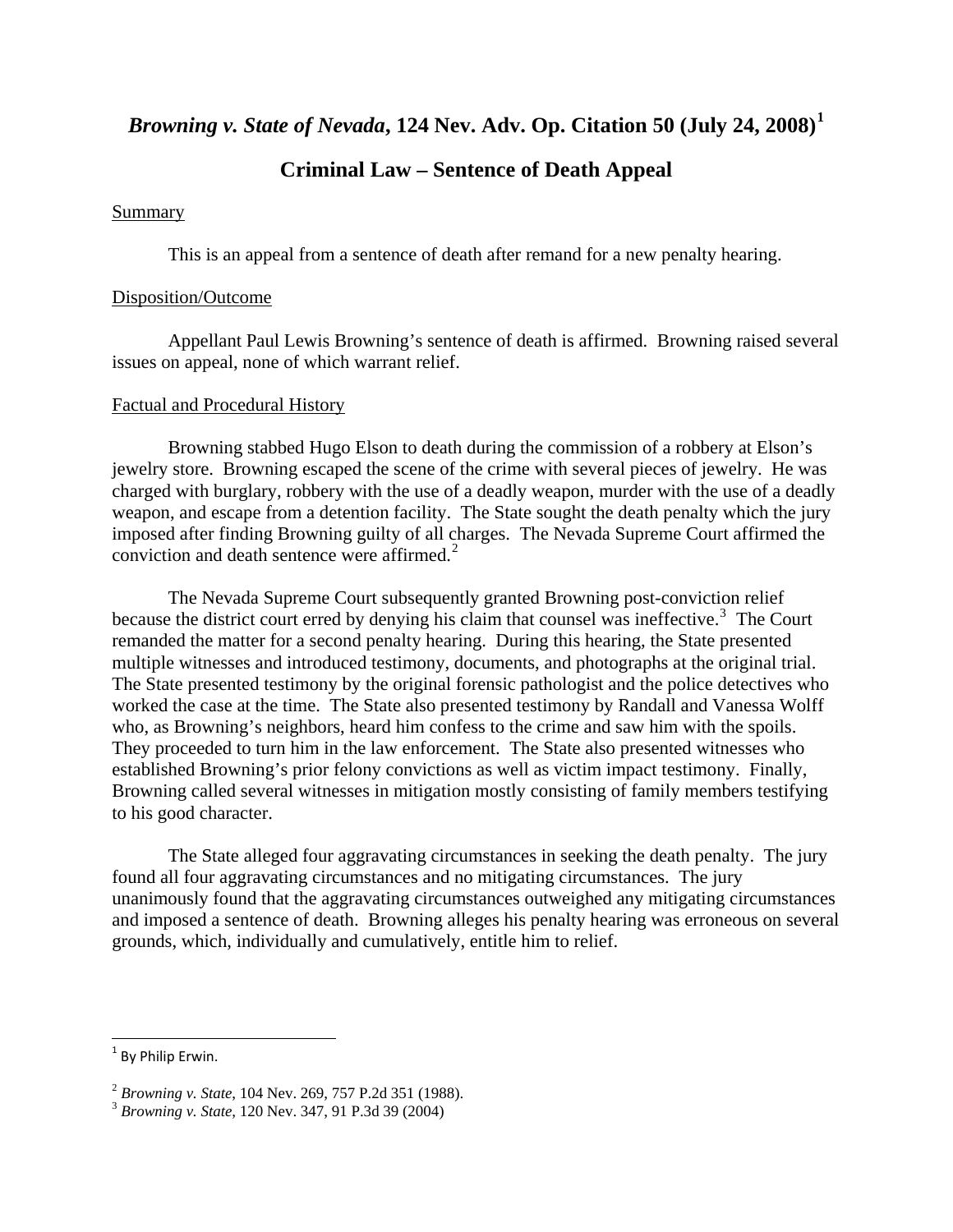#### Discussion

#### *A. Introduction of Alleged False and Misleading Evidence*

 Browning asserts that the district court erred in preventing him from presenting certain evidence during post-conviction proceedings that would allegedly establish a bulk of evidence from the original proceeding false or misleading.

#### *1. Evidence Related to Randall and Vanessa Wolff*

Randall Wolff testified that Browning committed the robbery because his girlfriend, Marcia Gaylord, was in jail and he needed bail money. Later evidence showed that Gaylord was released from jail on the morning the robbery and murder of Elson took place. Browning asserts that this discredited the State's original theory of motive. The Court held that this evidence was irrelevant to the penalty hearing because Browning's guilt had already been established. Furthermore, Browning failed to show how he was prejudiced by this information. The evidence failed to show why this evidence mitigated or disproved any aggravating circumstance.

Browning also alleges that Randall Wolff falsely testified at trial that he received nothing in return for his testimony. Later evidence showed that Randall Wolff was subject to a separate criminal proceeding and the judge in that case was informed of his cooperation in Browning's trial. Furthermore, after Browning's trial, the lead prosecutor assisted Randall Wolff in getting a job. However, the prosecutor testified that Randall Wolff received no benefits prior to Browning's original trial. The Court held that this information should have been disclosed to the defense, but there was no indication that the outcome of Browning's original trial would have been different or that its absence from the jury's consideration rendered Browning's penalty hearing unfair.

Browning further alleges that the district court erred by precluding him from introducing evidence that Vanessa Wolff received benefits for her testimony in his original trial. The Court held that Browning had not substantiated this claim and denied relief.

Browning also argued he is entitled to a new trial because Vanessa Wolff was likely under the influence of drugs when she testified at trial. The Court held that Browning failed to show how this would have changed the outcome of the original trial and noted that the jury was well aware of Vanessa Randall's drug abuse.

Lastly, Browning argues that it was misleading to allow testimony by a police detective that the only assistance Vanessa Wolff received was assistance in entering a rehabilitation program in light of the evidence of the other benefits the Wolffs received. Once again, the Court held that this evidence was not significant enough to change the outcome of the penalty hearing.

After stating that even if it was error to not admit any of the evidence, Browning still failed to show prejudice that resulted. The Court then addressed the claim that this evidence may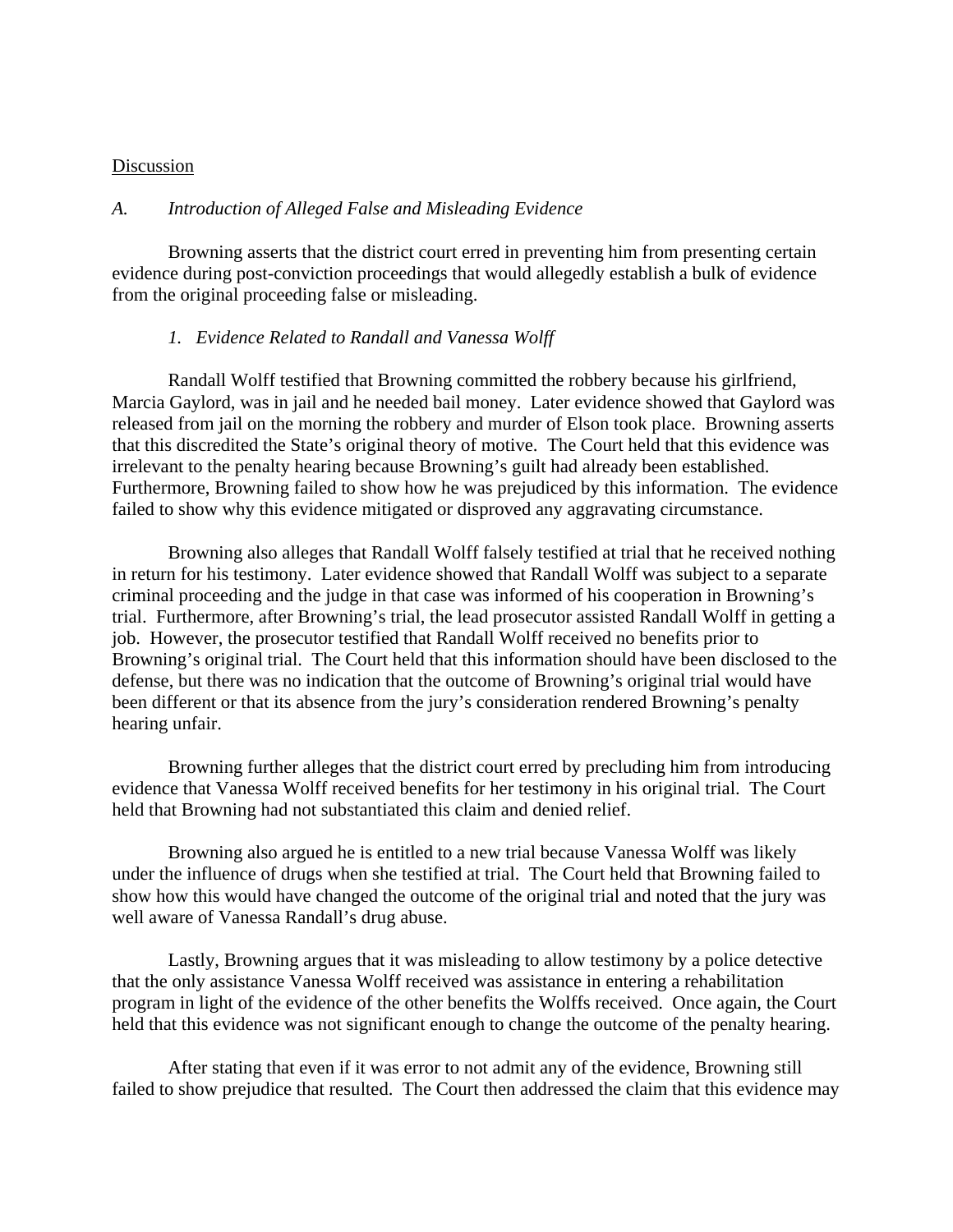have reflected that he did not commit the robbery and murder of Elson. The Court held that relief was not warranted on this basis because Browning had already been adjudged guilty and the evidence was not relevant to the sentencing decision. The Court acknowledged the U.S. Supreme Court's holding in *Oregon v. Guzek*<sup>[4](#page-3-0)</sup> that stated a capital murder defendant has no constitutional right to present additional alibi evidence at resentencing that was inconsistent with his prior conviction and shed no light on the manner in which he committed the crime for which he was convicted. The Court further noted that its decisions in *Hominick v. State*<sup>[5](#page-3-1)</sup> and *McKenna v*. *State*<sup>[6](#page-3-2)</sup> reflect the general policy that the focus of a penalty hearing is the defendant's character and record and the circumstances of the offense, not the defendant's guilt or innocence, as that matter has previously been decided. The Court concluded that Browning was precluded from presenting evidence that could shed doubt on his guilt and that the aforementioned evidence was irrelevant regardless.

Finally, Browning argued that the aforementioned evidence was relevant to mitigation. The Court concluded that Browning failed to show prejudice and that both juries in the original trial and second penalty hearing were privy to extensive information about the Wolff's misdeeds. Browning's penalty hearing was not unfair on this account.

#### *2. Other Evidence Alleged to have been False and Misleading*

Browning alleged that the district court erred in admitting multiple pieces of evidence from the crime scene and his motel room. The Court held that Browning failed to show this evidence's relevance to mitigation and that this argument is also seemingly aimed at projecting doubt on his original conviction. Once again, Browning may not challenge his conviction in a penalty hearing.

#### *3. Evidence Relevant to Prove Aggravating Circumstances*

Browning argued that the district court erred by not allowing the admission of evidence relevant to the robbery and burglary aggravating circumstances. Specifically, he wanted to introduce evidence that the Wolff's kept some of the stolen jewelry which would have proved their involvement in the crime. He also asserts that the Wolffs planned the crime in conjunction with an unidentified Cuban man who committed the murder. Browning alleges this evidence would defeat the burglary and robbery aggravation circumstances.

The Court disagreed. The penalty hearing jury could conclude beyond a reasonable doubt that Browning killed Elson and that the aggravating circumstances were warranted. Furthermore, nothing supported Browning's Cuban man theory and establishing the Wolff's participation would not defeat the aggravating circumstance finding.

#### *B. Reconsideration of Harmlessness Respecting the Admission of Improper Evidence During the Guilt Phase*

<span id="page-3-0"></span>

 4 546 U.S. 517, 523 (2006) 5 108 Nev. 127, 141, 825 P.2d 600, 609 (1992).

<span id="page-3-2"></span><span id="page-3-1"></span><sup>6</sup> 114 Nev. 1044, 1059, 968 P.2d 739, 749 (1998).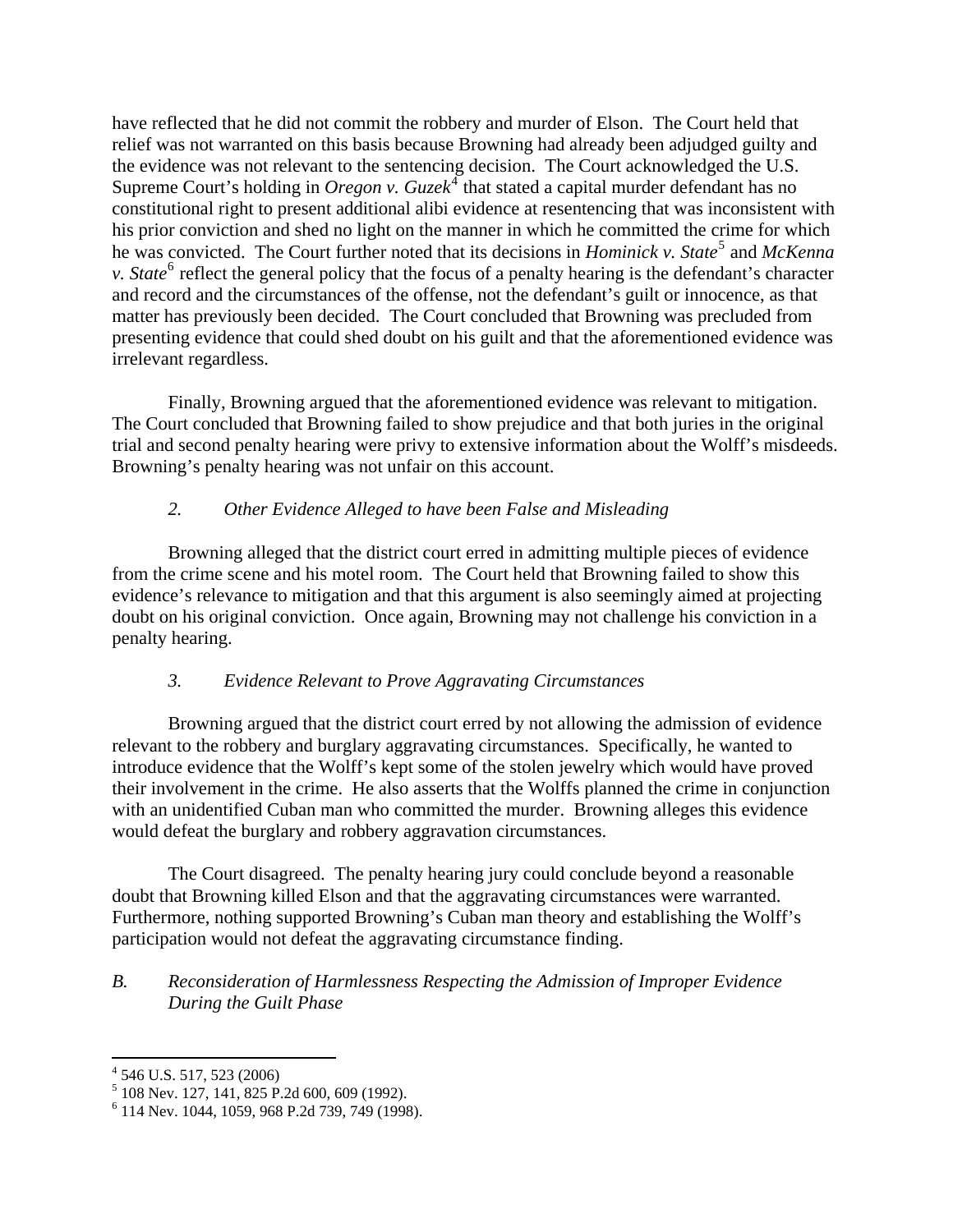When addressing Browning's post-conviction habeas petition, the Court noted two deficiencies in his trial counsel's representation. The trial counsel failed to present certain evidence and object to an improper statement by the prosecution. The Court also noted that the prosecution erred by failing to divulge the benefits given to Randall Wolff in exchange for his testimony and by making an unfounded inference at trial. However, the Court concluded that evidence of Browning's guilt was overwhelming and there is no reasonable probability that would not have been convicted of the crime. Browning argues that the Court should reconsider the harmlessness of these errors and grant him a new trial as relief. The Court held that the overwhelming evidence supports Browning's conviction and the holding of harmlessness is appropriate.

#### *C. Jurisdiction of Senior Judge to Preside over Browning's Second Penalty Hearing*

 Browning argues that it was error to have a senior judge preside over the second penalty hearing because he was not properly appointed and it is inappropriate to have a retired judge preside over a capital trial. The Court held nothing precludes a senior judge from presiding over capital trials and the senior judge was properly appointed.

# *D. Removal of Juror for Cause*

 Browning alleges that the district court erred by removing a juror for cause. The juror in question stated that he was opposed to the death penalty, but could foresee a case where it would be appropriate. After a series of hypothetical questions, the district court judge asked whether the juror felt it could be appropriate for the death penalty where the defendant robbed a jewelry store and stabbed the owner to death. The juror answered that he would not impose the death penalty. The prosecution challenged the juror for cause and the district court granted it over objection of defense counsel.

 The Court began its analysis by noting the trend away from the rule that a prospective juror must express absolute opposition to the death penalty irrespective of the facts of the case.<sup>[7](#page-4-0)</sup> The Court noted instances when the removal of a juror was upheld where the juror stated the death penalty would only be appropriate in the absolute worst of circumstances.<sup>[8](#page-4-1)</sup> The Court held that because the juror stated it would be appropriate in a case that is the "worst-of-the-worst" and inappropriate in Browning's case, the district court was correct in removing the juror for cause.

# *E. Mitigation Verdict Form*

 After the jury verdict in the second penalty hearing, Browning alleged that two verdict forms were not given to the jury including those that listed mitigating circumstances that could outweigh the imposition of a death sentence. The district court found that the jury had all the verdict forms and that even if it was missing the disputed forms, the verdict would be unchanged because of testimony by the jury foreman that the jury had the list of mitigating circumstances.

<span id="page-4-0"></span><sup>&</sup>lt;sup>7</sup> See Bean v. State, 86 Nev. 80, 87, 465 P.2d 133, 138 (1970).

<span id="page-4-1"></span><sup>7</sup> *See Bean v. State*, 86 Nev. 80, 87, 465 P.2d 133, 138 (1970). 8 *See Leonard v. State*, 117 Nev. 53, 66, 17 P.3d 397, 406 (2001); *Walker v. State*, 113 Nev. 853, 867, 944 P.2d 762, 771 (1997).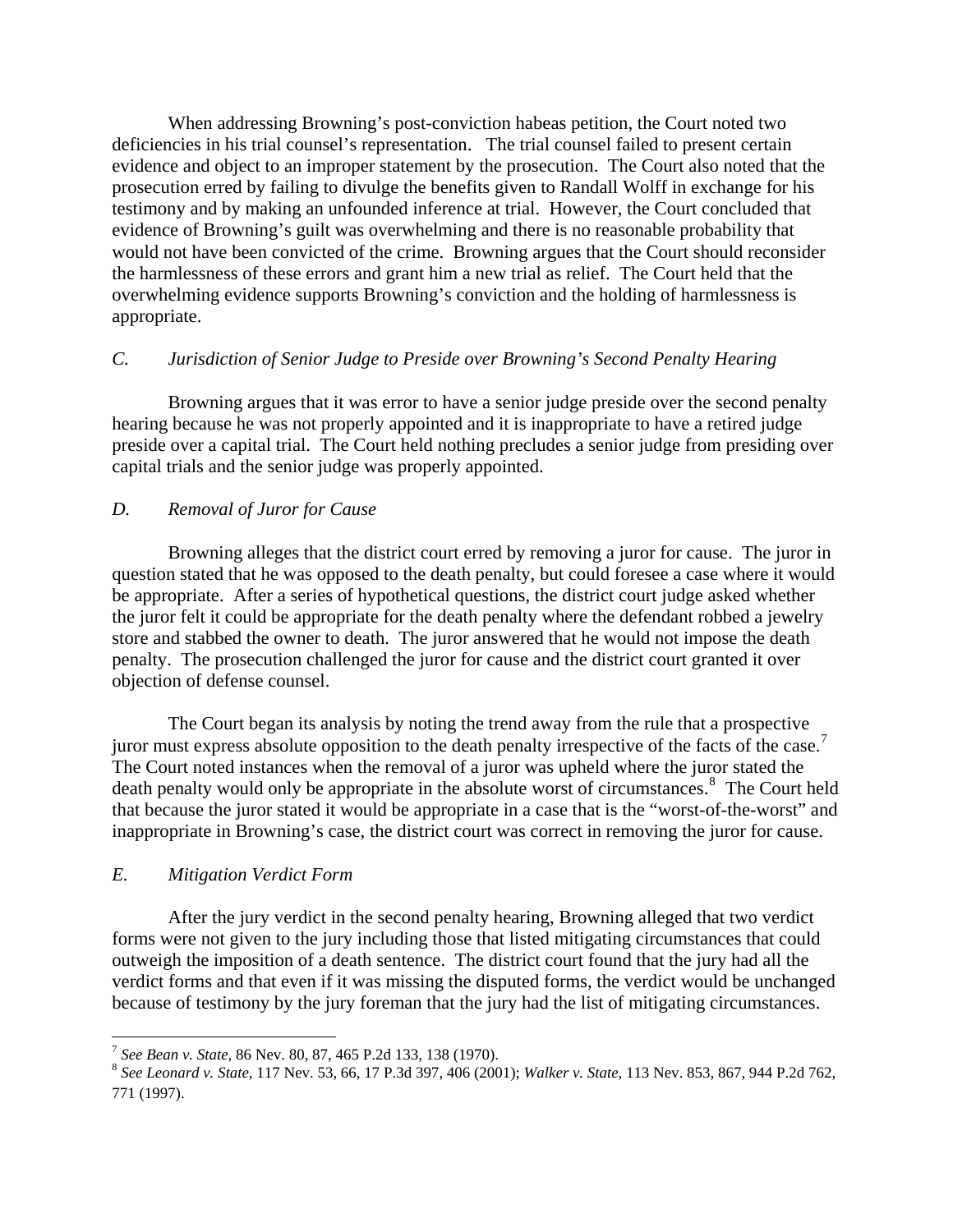The Court held that the district court's findings were supported by substantial evidence and that the record shows the jury considered the list of mitigating factors. Furthermore, Browning failed to demonstrate prejudice in light of the jury foreman's testimony and an instruction that the jury did not have to impose death under any circumstances.

### *F. Instructions Respecting Felony-murder Aggravating Circumstances*

Browning argued that the district court erred in instructing the jury respecting the elements of the aggravating circumstances and set forth in NRS 200.033(4). The statute enumerates the felonies that implicate the aggravating circumstances and requires that the person charged "killed or attempted to kill the person murdered" or "knew or had reason to know that life would be take or lethal force used." He alleges that the district court failed to advise the jury of the last two elements which prejudiced him because he contested the fact that he was solely responsible or responsible at all for the murder of Elson.

 The Court stated that Browning failed to object to the relevant instruction so he must show plain error and that it affected his substantial rights. The Court held that Browning did not meet this burden. The Court ruled that although Browning attempted to show another individual's involvement at the second penalty hearing, the evidence from the guilt phase, as presented to the jury in the penalty hearing, overwhelmingly showed his guilt. There was no prejudice here.

#### *G. Prosecutorial Misconduct*

 Browning asserts that prosecutorial misconduct during the second penalty hearing entitled him to a new penalty hearing. For the most part, Browning failed to object to the alleged instances of misconduct. The prosecutor's use of the word "evil" merely expressed the gravity of the crime charged. The prosecutor's statements regarding the possibility of parole were correct because Browning had a violent criminal record, had been placed on parole at least twice, and that he committed Elson's murder while on parole. Furthermore, the prosecution's criticism of defense counsel did not prejudice Browning and are harmless beyond a reasonable doubt.

# *H. Denial of Browning's Request for Investigative Funds*

 Browning argues it was error for the district court to deny his request for information on the death penalty from the State or, in the alternative, to grant the defense funds for a full investigation. The Court held that Browning failed to demonstrate prejudice from the absence of this information or that the information would have been admissible during the penalty hearing.

# *I. Use of Leg Restraints during the Penalty Hearing*

 Browning argues that it was error for the district court to order him to wear leg restraints during the penalty hearing. The Court held that district court's brief statement of concern for public safety failed to state any specific concern in this case that would justify the use of leg restraints. However, the leg restraints were concealed from the jury for the entirety of the penalty hearing so no relief is warranted.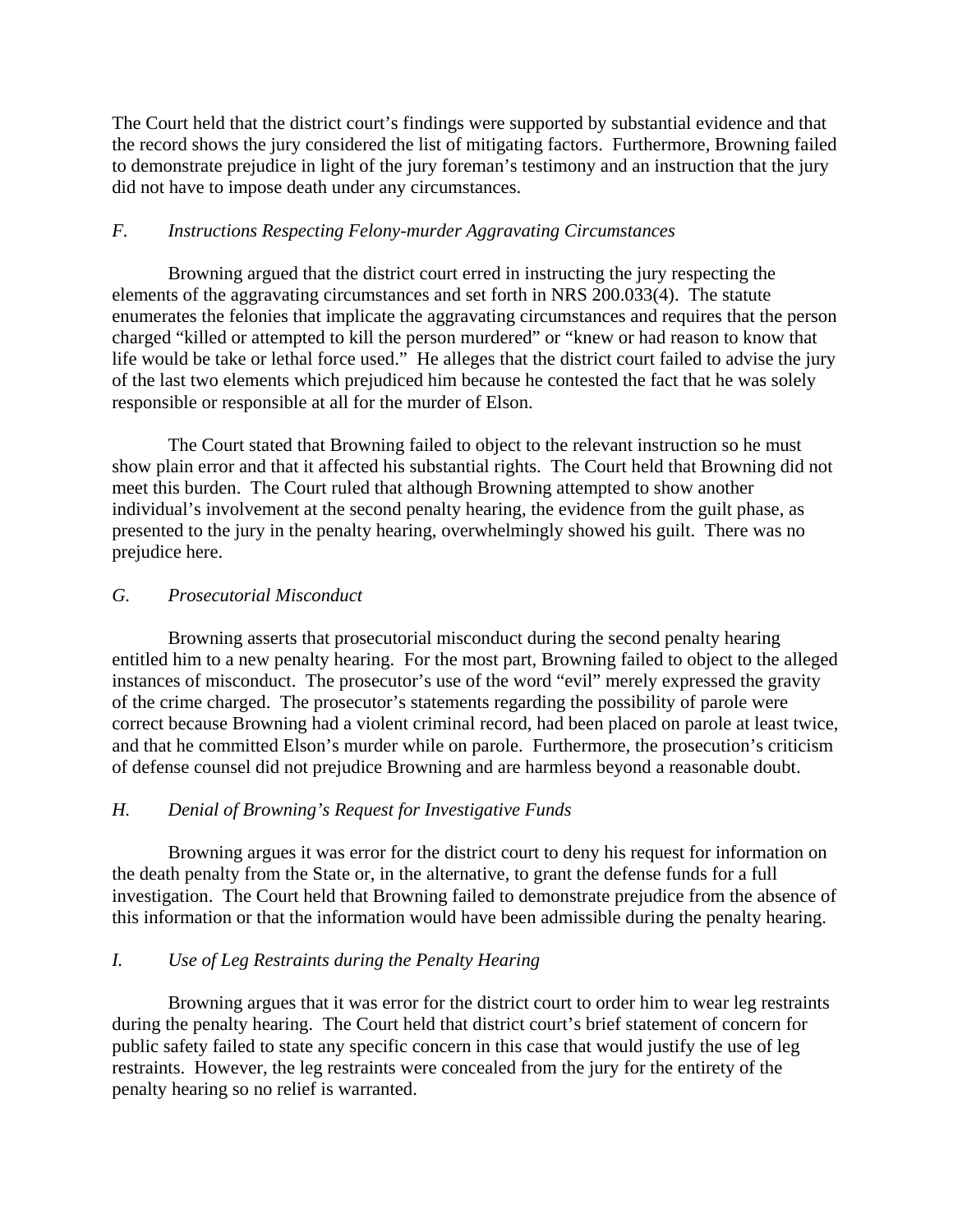#### *J. Admission of Allegedly Improper Hearsay Evidence*

 Browning alleges that the district court erred by failing to exclude testimonial hearsay statements from the penalty hearing. The Court noted that Browning failed to object to all instances of this allegedly improper hearsay testimony so it was subject to review for plain error. The Court held that no relief was warranted under any standard of review because the rule forbidding testimonial hearsay at such hearings does not apply to capital penalty hearings. The Court also held that Browning failed to demonstrate why any of the challenged testimony should have been excluded as unreliable.

#### *K. Alleged Admission of Evidence in Violation of Bennett v. District Court*

 Browning argues that the district court erred by allowing the introduction of evidence of his criminal history which was not introduced in his first penalty hearing in violation of *Bennett v. District Court*. [9](#page-6-0) Although the district court ruled that any evidence of Browning's criminal history that was not admissible at his first trial was inadmissible in his second penalty hearing, he asserts that the court allowed such evidence against its own order. The Court held, and Browning acknowledges, that *Bennett* is not on point because that case involved the State seeking to prove additional aggravating circumstances during a retrial which was not the case here.

The Court held that there was only one instance of new evidence of prior bad acts being introduced at his second penalty hearing that wasn't first introduced during the original trial. The manner in which the evidence was presented was just different. Furthermore, even if the Court extended the *Bennett* rule, the challenged testimony did not reveal any fact or circumstance respecting Browning's prior felony convictions or other bad acts that did not appear at the original penalty hearing.<sup>[10](#page-6-1)</sup> Furthermore, Browning does not claim that he was surprised by any of the challenged evidence or that the required notice by the State was inadequate. No relief is warranted on this claim.

#### *L. Cumulative Error*

 The Court denied Browning's argument that the cumulative effect of the aforementioned errors warranted the reversal of his death sentence.

#### *M. Mandatory Appellate Review of Death Sentence*

 The Court is required by statute to review every death sentence and consider whether 1) the evidence support the finding of the aggravating circumstances; 2) the death sentence was imposed under the influence of passion, prejudice, or any arbitrary factor; and 3) the death sentence is excessive, considering both the crime and the defendant.

 <sup>9</sup> 121 Nev. 802, 121 P.3d 605 (2005).

<span id="page-6-1"></span><span id="page-6-0"></span><sup>&</sup>lt;sup>10</sup> The Court noted the one exception but held it harmless.